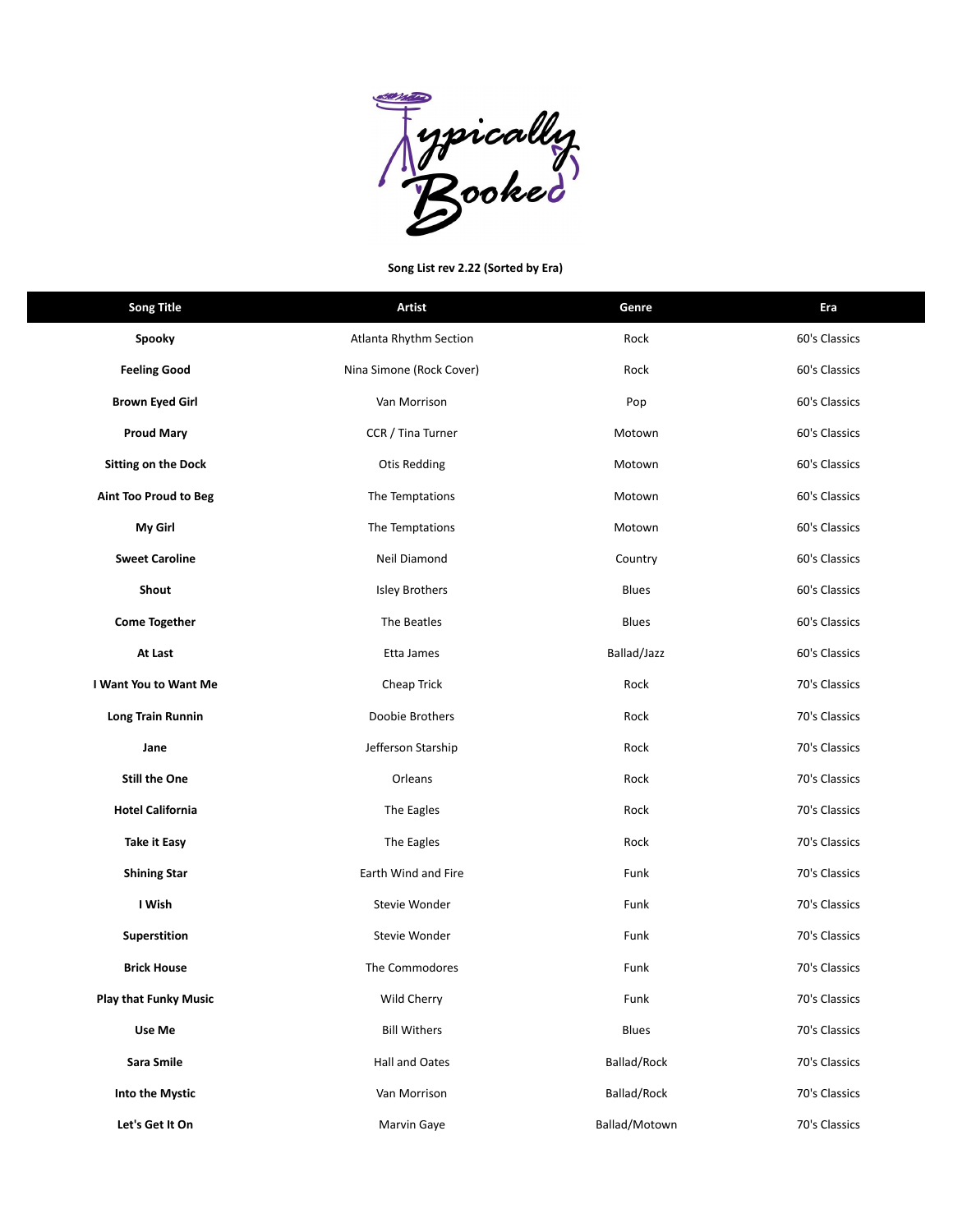| Ain't No Sunshine             | <b>Bill Withers</b>          | <b>Ballad/Blues</b> | 70's Classics |
|-------------------------------|------------------------------|---------------------|---------------|
| You Make My Dreams            | <b>Hall and Oates</b>        | Rock                | 80's Classics |
| <b>Don't Stop Believing</b>   | Journey                      | Rock                | 80's Classics |
| Footloose                     | Kenny Loggins                | Rock                | 80's Classics |
| <b>Easy Lover</b>             | Philip Bailey & Phil Collins | Rock                | 80's Classics |
| With or Without You           | U2                           | Rock                | 80's Classics |
| <b>Straight Up</b>            | Paula Abdul                  | Pop                 | 80's Classics |
| I Wanna Dance w/ Somebody     | Whitney Houston              | Pop                 | 80's Classics |
| <b>Higher Love</b>            | Steve Winwood                | Jazz                | 80's Classics |
| Ghostbusters                  | Ray Parker, Jr               | Funk                | 80's Classics |
| I'm Coming Out                | Diana Ross                   | Disco               | 80's Classics |
| <b>Let's Groove</b>           | Earth Wind and Fire          | Disco               | 80's Classics |
| <b>Billie Jean</b>            | Michael Jackson              | Disco               | 80's Classics |
| <b>Careless Whisper</b>       | George Michael               | Club Mix            | 80's Classics |
| <b>Bust a Move</b>            | Young MC                     | Club Mix            | 80's Classics |
| Lights                        | Journey                      | Ballad/Rock         | 80's Classics |
| SledgeHammer                  | Peter Gabriel                | Rock                | 80's Classics |
| You Oughta Know               | Alanis Morissette            | Rock                | 90's Classics |
| <b>Desperately Wanting</b>    | <b>Better Than Ezra</b>      | Rock                | 90's Classics |
| <b>She Talks to Angels</b>    | <b>Black Crowes</b>          | Rock                | 90's Classics |
| #41                           | Dave Matthews Band           | Rock                | 90's Classics |
| <b>Ants Marching</b>          | Dave Matthews Band           | Rock                | 90's Classics |
| <b>Fly Away</b>               | Lenny Kravitz                | Rock                | 90's Classics |
| <b>Mary Jane's Last Dance</b> | Tom Petty                    | Rock                | 90's Classics |
| <b>No Diggity</b>             | Blackstreet                  | Rap                 | 90's Classics |
| <b>Lose Yourself</b>          | Eminem                       | Rap                 | 90's Classics |
| This Is How We Do It          | Montell Jordan               | Rap                 | 90's Classics |
| Freedom!                      | George Michael               | Pop                 | 90's Classics |
| <b>Virtual Insanity</b>       | Jamiroquai                   | Neo Soul            | 90's Classics |
| Aeroplane                     | Red Hot Chili Peppers        | Funk                | 90's Classics |
| Groove is in the Heart        | Deee-Lite                    | Club Mix            | 90's Classics |
| <b>Give Me One Reason</b>     | Tracy Chapman                | <b>Blues</b>        | 90's Classics |
| <b>Waiting In Vain</b>        | <b>Bob Marley</b>            | Ballad/Reggae       | 90's Classics |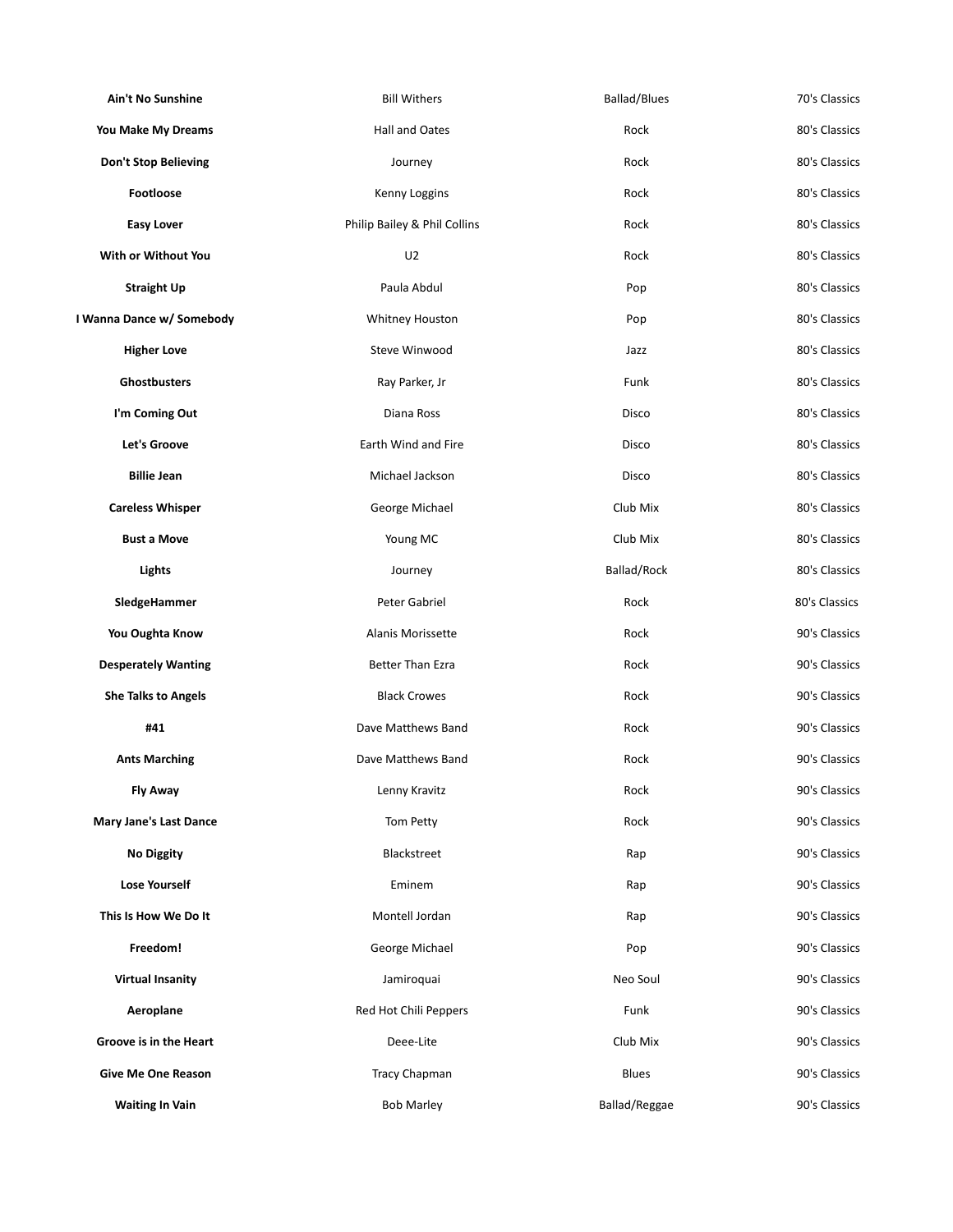| <b>Harder to Breathe</b>      | Maroon 5               | Rock           | <b>Millenial Classics</b> |
|-------------------------------|------------------------|----------------|---------------------------|
| <b>Back that Sax Up</b>       | Juvenile               | Rap            | <b>Millenial Classics</b> |
| <b>Heartless</b>              | Kanye West             | Rap            | <b>Millenial Classics</b> |
| Everybody                     | <b>Backstreet Boys</b> | Pop            | <b>Millenial Classics</b> |
| <b>Larger Than Life</b>       | <b>Backstreet Boys</b> | Pop            | <b>Millenial Classics</b> |
| Genie in a Bottle             | Christina Aguilera     | Pop            | <b>Millenial Classics</b> |
| <b>This Love</b>              | Maroon 5               | Pop            | <b>Millenial Classics</b> |
| <b>Game of Love</b>           | Santana                | Pop            | <b>Millenial Classics</b> |
| <b>Put Your Records On</b>    | Corinne Bailey Ray     | Neo Soul       | <b>Millenial Classics</b> |
| <b>Killing Me Softly</b>      | Fugees                 | Neo Soul       | <b>Millenial Classics</b> |
| Crazy                         | <b>Gnarls Barkley</b>  | Neo Soul       | <b>Millenial Classics</b> |
| Don't Know Why                | Norah Jones            | Jazz           | <b>Millenial Classics</b> |
| <b>Wagon Wheel</b>            | Old Crow Medicine Show | Country        | <b>Millenial Classics</b> |
| <b>Around the World</b>       | Daft Punk              | Club Mix       | <b>Millenial Classics</b> |
| Harder Better Faster Stronger | Daft Punk              | Club Mix       | <b>Millenial Classics</b> |
| <b>Family Affair</b>          | Mary J Blige           | Club Mix       | <b>Millenial Classics</b> |
| <b>I Loved Her First</b>      | Heartland              | Ballad/Country | <b>Millenial Classics</b> |
| My Wish                       | <b>Rascal Flatts</b>   | Ballad/Country | <b>Millenial Classics</b> |
| <b>Rolling in the Deep</b>    | Adele                  | Pop            | Modern Hits               |
| Mixer                         | Amber Mark             | Pop            | Modern Hits               |
| Thank U, Next                 | Arianna Grande         | Pop            | Modern Hits               |
| 24K Magic                     | <b>Bruno Mars</b>      | Pop            | Modern Hits               |
| Just the Way you Are          | <b>Bruno Mars</b>      | Pop            | Modern Hits               |
| <b>Treasure</b>               | <b>Bruno Mars</b>      | Pop            | Modern Hits               |
| <b>Feels</b>                  | Calvin Harris          | Pop            | Modern Hits               |
| Cake By the Ocean             | <b>DNCE</b>            | Pop            | Modern Hits               |
| <b>Don't Start Now</b>        | Dua Lipa               | Pop            | Modern Hits               |
| <b>New Rules</b>              | Dua Lipa               | Pop            | Modern Hits               |
| <b>Next to Me</b>             | Emeli Sandé            | Pop            | Modern Hits               |
| <b>Want to Want Me</b>        | Jason Derulo           | Pop            | Modern Hits               |
| Domino                        | Jessie J               | Pop            | Modern Hits               |
| Can't Stop the Feeling        | Justin Timberlake      | Pop            | Modern Hits               |
| Juice                         | Lizzo                  | Pop            | Modern Hits               |